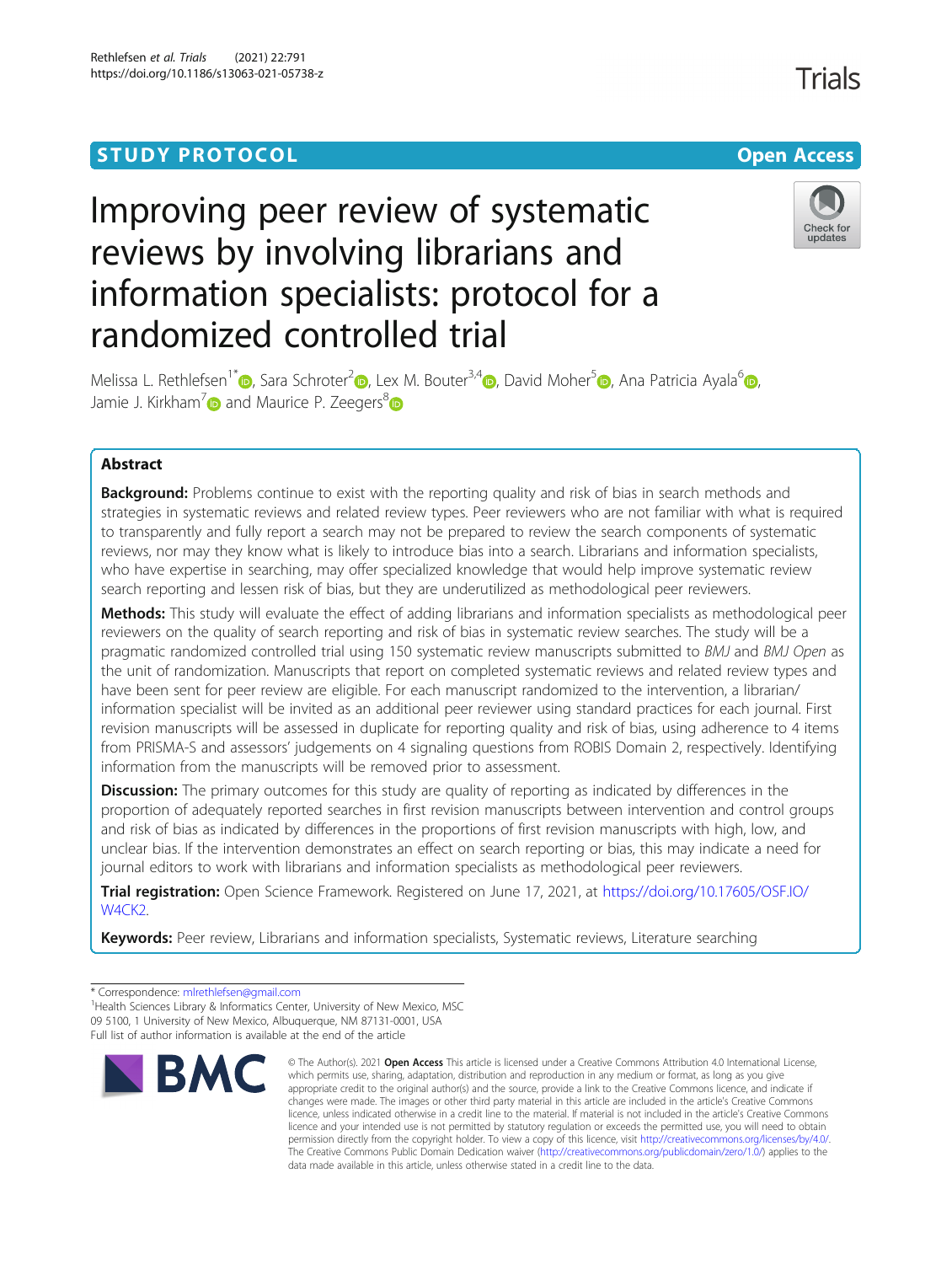#### Administrative information

Note: the numbers in curly brackets in this protocol refer to SPIRIT checklist item numbers. The order of the items has been modified to group similar items (see [http://www.equator-network.org/reporting-guidelines/](http://www.equator-network.org/reporting-guidelines/spirit-2013-statement-defining-standard-protocol-items-for-clinical-trials/) [spirit-2013-statement-defining-standard-protocol-items](http://www.equator-network.org/reporting-guidelines/spirit-2013-statement-defining-standard-protocol-items-for-clinical-trials/)[for-clinical-trials/](http://www.equator-network.org/reporting-guidelines/spirit-2013-statement-defining-standard-protocol-items-for-clinical-trials/)).

| Title $\{1\}$                   | Improving peer review of systematic<br>reviews by involving librarians and<br>information specialists: protocol for a<br>randomized controlled trial                                                                                                                                                                                                                                                                                                                                                                                                                                                                                                                                                                                                                                                                                                                                                                                                                                                                                                                                                                                                                                                                                                                                                                                                                                                                                                                                        |
|---------------------------------|---------------------------------------------------------------------------------------------------------------------------------------------------------------------------------------------------------------------------------------------------------------------------------------------------------------------------------------------------------------------------------------------------------------------------------------------------------------------------------------------------------------------------------------------------------------------------------------------------------------------------------------------------------------------------------------------------------------------------------------------------------------------------------------------------------------------------------------------------------------------------------------------------------------------------------------------------------------------------------------------------------------------------------------------------------------------------------------------------------------------------------------------------------------------------------------------------------------------------------------------------------------------------------------------------------------------------------------------------------------------------------------------------------------------------------------------------------------------------------------------|
| Trial registration {2a and 2b}. | This trial was registered on the Open<br>Science Framework on June 17, 2021 at<br>https://doi.org/10.17605/OSF.IO/W4CK2.                                                                                                                                                                                                                                                                                                                                                                                                                                                                                                                                                                                                                                                                                                                                                                                                                                                                                                                                                                                                                                                                                                                                                                                                                                                                                                                                                                    |
| Protocol version {3}            | 1                                                                                                                                                                                                                                                                                                                                                                                                                                                                                                                                                                                                                                                                                                                                                                                                                                                                                                                                                                                                                                                                                                                                                                                                                                                                                                                                                                                                                                                                                           |
| Funding {4}                     | No specific funding was received for<br>this study. It is part of MLR's self-funded<br>PhD project registered at Maastricht<br>University, the Netherlands, in collabor-<br>ation with the British Medical Journal,<br>United Kingdom.                                                                                                                                                                                                                                                                                                                                                                                                                                                                                                                                                                                                                                                                                                                                                                                                                                                                                                                                                                                                                                                                                                                                                                                                                                                      |
| Author details {5a}             | Melissa L. Rethlefsen<br>Health Sciences Library & Informatics<br>Center, University of New Mexico<br>MSC 09 5100, 1 University of New<br>Mexico, Albuquerque, NM 87131-0001<br>mlrethlefsen@gmail.com<br>https://orcid.org/0000-0001-5322-9368<br>Sara Schroter<br><b>BMJ Publishing Group</b><br>London, England<br>https://orcid.org/0000-0002-8791-8564<br>Lex M. Bouter<br>Department of Philosophy, Faculty of<br>Humanities, Vrije Universiteit<br>Amsterdam, De Boelelaan 1105, 1081<br>HV, Amsterdam, The Netherlands<br>Department of Epidemiology and Data<br>Science, Amsterdam UMC, Vrije<br>Universiteit Amsterdam, De Boelelaan<br>1089a, 1081 HV, Amsterdam, The<br>Netherlands<br>lm.bouter@vu.nl<br>https://orcid.org/0000-0002-2659-5482<br>David Moher<br>Centre for Journalology, Clinical<br>Epidemiology Program, Ottawa Hospital<br>Research Institute, The Ottawa Hospital,<br>General Campus, Centre for Practice<br>Changing Research Building, 501 Smyth<br>Road, PO BOX 201B, Ottawa, Ontario,<br>K1H 8L6, Canada<br>https://orcid.org/0000-0003-2434-4206<br>Ana Patricia Ayala<br>Gerstein Science Information Centre,<br>University of Toronto, Toronto, Canada<br>https://orcid.org/0000-0002-3613-2270<br>Jamie J. Kirkham<br>Centre for Biostatistics, Manchester<br>Academic Health Science<br>Centre, University of Manchester,<br>Manchester, UK<br>https://orcid.org/0000-0003-2579-9325<br>Maurice P. Zeegers<br>Department of Epidemiology, School |

#### Administrative information (Continued)

|                                                                   | for Nutrition and Translational Research<br>in Metabolisms, Care and Health<br>Research Institute, Maastricht University<br>Medical Center+, PO Box 616, 6200,<br>MD, Maastricht, The Netherlands<br>https://orcid.org/0000-0002-2387-083X |
|-------------------------------------------------------------------|--------------------------------------------------------------------------------------------------------------------------------------------------------------------------------------------------------------------------------------------|
| Name and contact<br>information for the trial<br>sponsor $\{5b\}$ | Not applicable, no trial sponsor                                                                                                                                                                                                           |
| Role of sponsor {5c}                                              | Not applicable, no trial sponsor                                                                                                                                                                                                           |

# Introduction

#### Background and rationale {6a}

Systematic reviews exist to collect and synthesize the evidence on a research question, using formal and explicit methods and eligibility criteria that serve to limit the bias in and to improve the replicability of the review. This evidence is collected through a search process that seeks to identify all studies that meet the eligibility criteria [\[1,](#page-10-0) [2\]](#page-10-0). Identifying all eligible studies requires systematic review teams to use highly sensitive searches in diverse databases and information sources, such as trial registries [[3](#page-10-0)]. Because of the complexity of the search process, systematic review guidelines recommend the inclusion of an information specialist or librarian on the systematic review team to design and conduct the searches [\[2,](#page-10-0) [4\]](#page-10-0). Guidelines for reporting systematic review protocols and completed reviews also include detailed guidance on how to report searches to ensure reproducibility and to allow readers to assess bias that may have been introduced into the search through choices made in information sources and search strategies [\[3](#page-10-0), [5](#page-10-0)–[8\]](#page-10-0).

Though guidelines to promote both information sources and techniques designed to retrieve as many eligible studies as possible exist, there is substantial evidence that many systematic reviews are at high risk of bias due to the limited number of information sources selected, the lack of sensitive searching, or both [[9](#page-10-0)–[11](#page-10-0)]. In addition, though reporting guidelines have explicitly described what components of a search are necessary to describe fully, inadequate reporting continues to be a major problem [[12](#page-10-0)–[17\]](#page-11-0). The Preferred Reporting Items for Systematic reviews and Meta-Analysis Statement (PRISMA Statement), which was originally published in 2009, has been cited over 36,000 times [[18](#page-11-0)], for example, yet over 60% papers that claim to adhere to its guidelines for reporting fail to present a complete search strategy which is called for by Item 8 in the PRISMA Statement checklist [[9\]](#page-10-0).

One of the reasons that systematic reviews with poorly reported searches or searches that are at high risk of bias are published may be that peer reviewers do not have the methodological expertise to review the search components of systematic reviews. Another may be that peer reviewers are commenting upon searches when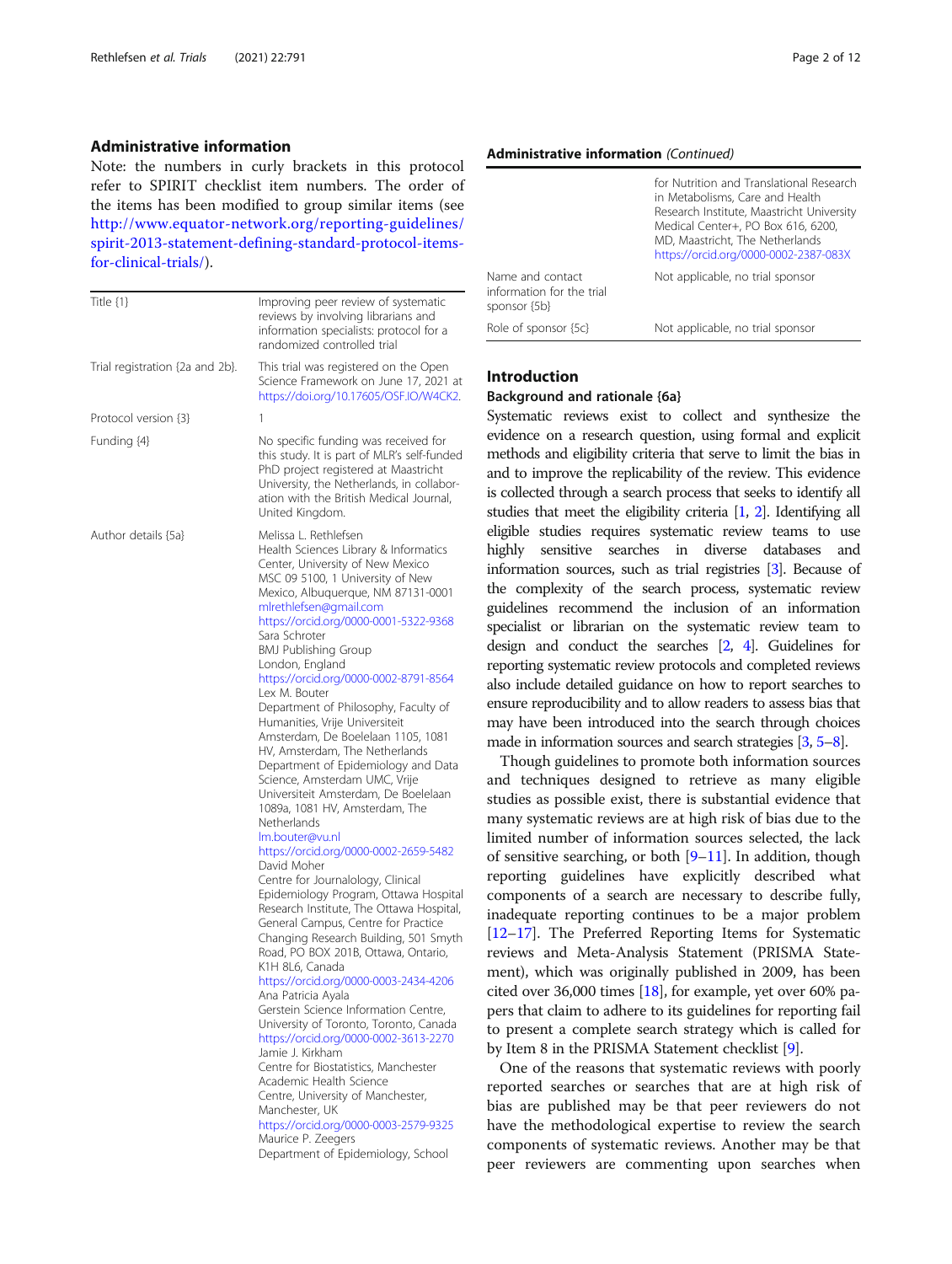reviewing, but that the comments are not being fully addressed by authors. Additionally, peer reviewers may limit their comments to certain areas, such as date ranges, that may be too superficial or too limited to address aspects of the search that profoundly impact quality, such as breadth of information sources or the sensitivity of search strategies [[19](#page-11-0), [20\]](#page-11-0). There is also potential that peer reviewers perceive the peer review process as being too late for systematic review teams to address concerns about the risk of bias introduced by the search or a belief that regardless of the perceived risk of bias, that the search could have identified all relevant citations. Peer reviewers may not test or rerun searches themselves, relying on a cursory examination of the search [[19](#page-11-0), [20](#page-11-0)].

Though the reason is not fully understood, it also is clear that the poor quality of reporting of searches means that many simple errors appear in published systematic reviews. Though the original search may have identified all relevant articles, poor reporting directly impacts reproducibility. Clarity of reporting may also reduce the perceived risk of bias. For example, authors may state they searched a platform, but do not mention any of the databases searched, or authors may not distinguish between keywords and Medical Subject Headings (MeSH terms) [\[21](#page-11-0)–[23\]](#page-11-0). For one, it would not be possible to reproduce such searches, and, secondly, it may appear as though the search was poorly done. These errors could be easily identified by librarians and information specialists. Though recommendations from the National Academy of Medicine and the Cochrane Collaboration endorse having librarians and information specialists peer review search strategies prior to conducting the searches to identify these errors, this form of early-stage peer review has not been widely adopted [[2,](#page-10-0) [4](#page-10-0), [24](#page-11-0)]. While ideally errors, omissions, and bias would be identified early [\[25](#page-11-0), [26](#page-11-0)], peer review at manuscript submission remains an important safeguard, especially since so few systematic reviews have peerreviewed protocols [[9\]](#page-10-0).

Methodological expertise is often recognized by journal editors as a necessity for reviewing complex aspects of research, such as statistical analyses [[27](#page-11-0)–[30](#page-11-0)]. In fact, some journals employ statisticians specifically to perform this form of methodological peer review. Methodological or specialist reviewers, including statistical reviewers, provide comments that are distinct from those made by other reviewers [\[27](#page-11-0)]. Only a few studies have assessed the effect of including specialist reviewers in the peer review process [\[31](#page-11-0)–[34\]](#page-11-0). One randomized control trial that assessed the impact of statistician peer reviewers found that they improved the quality of reporting biomedical articles [\[31\]](#page-11-0). This effect was found to be larger than sending conventional peer

reviewers copies of relevant reporting guidelines to consider for their review. A further study conducted in the same journal demonstrated that adding an additional statistical reviewer to specifically address adherence to the appropriate reporting guideline for each study improved the overall quality of the final manuscript [\[34](#page-11-0)]. A follow-up study also showed preliminary findings that suggest methodological review may have a positive effect on future citations [[32\]](#page-11-0). More recently, Blanco et al. performed a randomized controlled trial which demonstrated that specialized editorial intervention by a reporting guideline expert improved reporting quality of clinical trials [[33\]](#page-11-0).

Librarians and information specialists (LIS), who are experts in search methods, are an underutilized resource for methodological peer review. Like statisticians, LIS have highly specialized expertise that would enable them to provide a detailed methodological review of the search strategy. A thorough methodological review of the search strategy could enable authors to correct errors, improve reporting quality and reproducibility, and reduce the risk of bias in their systematic review by searching additional, recommended information sources or adding a wider range of search terms to increase sensitivity. LIS reviewers may also be able to identify searches with fatal flaws and reject poor-quality manuscripts that cannot be improved. A recent survey of 291 health sciences librarians found that while 22% had been invited to peer review at least one systematic review, an additional 74% would be interested or would consider peer reviewing systematic reviews for journals [[35\]](#page-11-0). This is further evidenced by the presence of the Librarian Peer Reviewer Database [\[36\]](#page-11-0), a tool created to connect librarians and information specialists who have an interest in peer reviewing systematic reviews and evidence syntheses with journal editors. As of August 2021, this database contained the names and specialties of nearly 150 LIS internationally, largely from the health sciences.

Though LIS have expressed interest in being methodological peer reviewers, there have been no studies to test whether inviting LIS to participate as methodological peer reviewers improves the quality of reporting or reduces the risk of bias in published systematic reviews.

#### Objectives {7}

The objective of the study is to evaluate the effect of adding librarians and information specialists as methodological peer reviewers on the quality of search reporting and risk of bias in systematic review searches.

### Trial design {8}

The study will be a pragmatic randomized controlled trial using submitted systematic review manuscripts as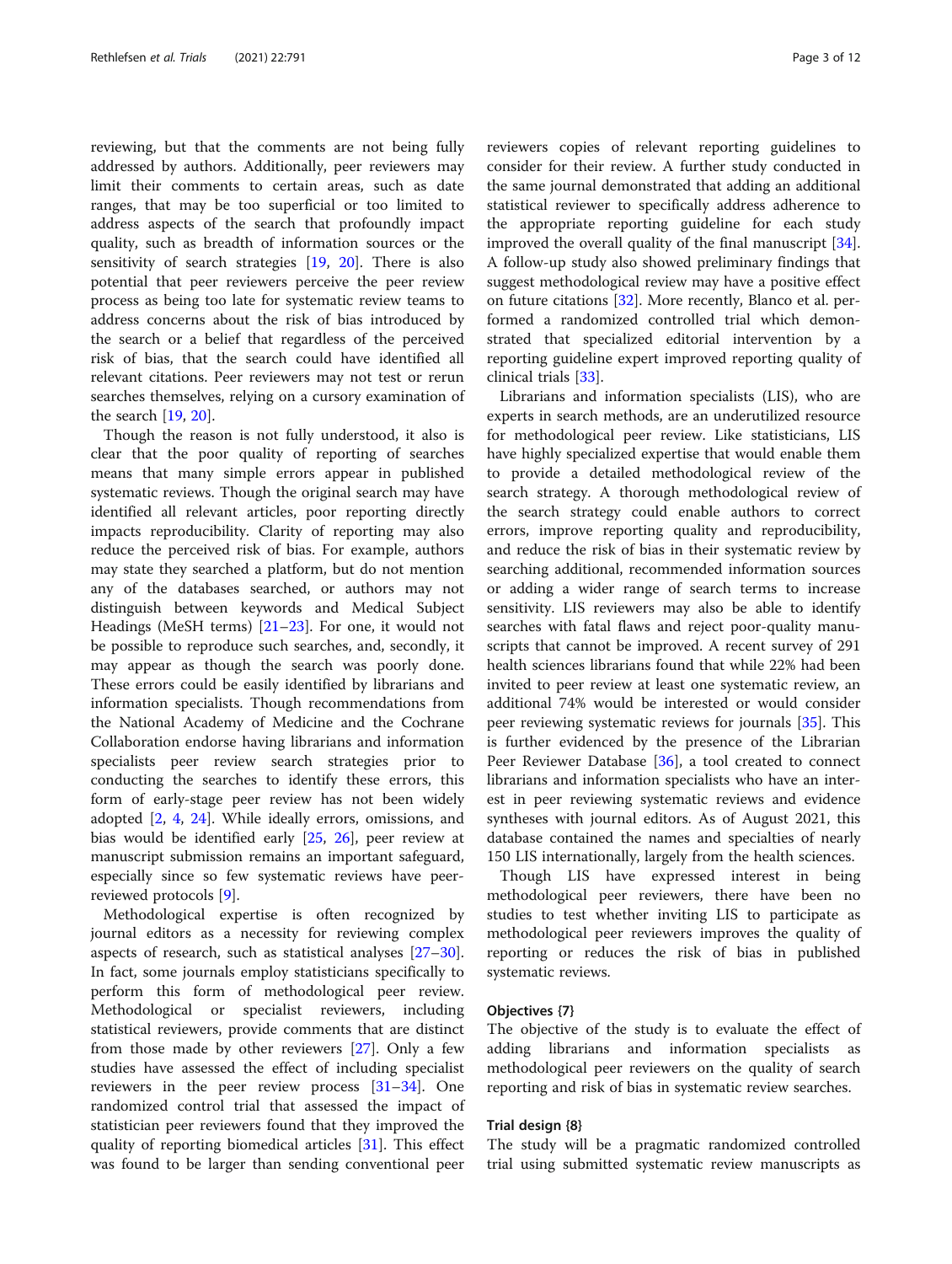the unit of randomization. Submitted manuscripts of completed systematic reviews were selected as the unit of study to reflect the current rarity of both pre-search peer review and protocol registration or publication.

The protocol is reported using the SPIRIT guidelines [[37\]](#page-11-0) as a framework.

# Methods: participants, interventions, and outcomes

#### Study setting {9}

The study will take place in collaboration with the BMJ Publishing Group.

#### Eligibility criteria {10}

Journals published by the BMJ Publishing Group are eligible for the study. We purposively selected two general medical journals (BMJ and BMJ Open) from BMJ Publishing Group that each published at least 20 systematic reviews in 2020.

#### Manuscript eligibility

All new manuscript submissions describing a systematic review submitted to participating journals (BMJ and BMJ Open), which the journal editor has decided to send out for peer review will be eligible for inclusion. Manuscripts will be accessed through these journals' editorial systems, ScholarOne.

To be considered a systematic review manuscript, the manuscript must:

1. Use (or claim to use) a systematic review or related evidence synthesis methodology as its primary methodology. This includes scoping reviews, rapid reviews, and other evidence syntheses that use formal, explicit, and pre-specified methods to conduct the review.

Manuscripts will not be considered if:

- 1. Systematic review or related evidence synthesis method is not the primary methodology used (for example, if a systematic review is conducted as part of a case report).
- 2. The manuscript is a meta-analysis that was conducted without a search component, such as the results from a prospective meta-analysis or a systematic review relying solely on clinical study reports.
- 3. The manuscript is a study protocol.
- 4. The editor chooses not to send the manuscript for peer review.
- 5. The manuscript is a republication or an abridged version of a systematic review published elsewhere (i.e., an abridged Cochrane review).

6. It is a fast-track manuscript requiring immediate peer reviewer response.

#### Who will take informed consent? {26a}

Not applicable. This study was determined to not be human subjects research by the Institutional Review Board at the University of New Mexico Health Sciences Center.

# Additional consent provisions for collection and use of participant data and biological specimens {26b}

The BMJ Publishing Group's Company Privacy Statement states that reviews and manuscripts may be used for quality improvement purposes. All authors of submitted manuscripts receive the following notice, customized to the journal: "We are constantly trying to find ways of improving the peer review system and continually monitor processes and methods by including article submissions and reviews in our research. If you do not wish your paper to be entered into our peer review research programme, please let us know by emailing [journal-specific email address] as soon as possible." In addition, all peer reviewers invited to review by BMJ Publishing Group's journals receive the following statement as part of their email invitation, customized to the journal: "We are constantly trying to find ways of improving the peer review system and have an ongoing programme of research. If you do not wish your review entered into a study please let us know by emailing [journal-specific email address] as soon as possible."

### Interventions

#### Explanation for the choice of comparators {6b}

The comparator is usual practice at each of the participating journals. This was chosen to understand if adding a methodological peer reviewer to usual practice would result in differences in search reporting quality and risk of bias.

# Intervention description {11a}

Control group (usual practice): Editors will invite peer reviewers using standard practices. Peer reviewers will receive automated, journal-specific standard emails per the journal's usual practice.

Intervention group: Editors will invite peer reviewers using standard practices. For each manuscript, an LIS reviewer will also be invited using standard practices. The LIS reviewer will receive an identical invitation and instructions when invited to peer review as the other invited peer reviews.

Prior to the study's commencement, LIS reviewers will be identified by MLR using the Librarian Peer Reviewer Database [\[36](#page-11-0)] and added to each journal's database of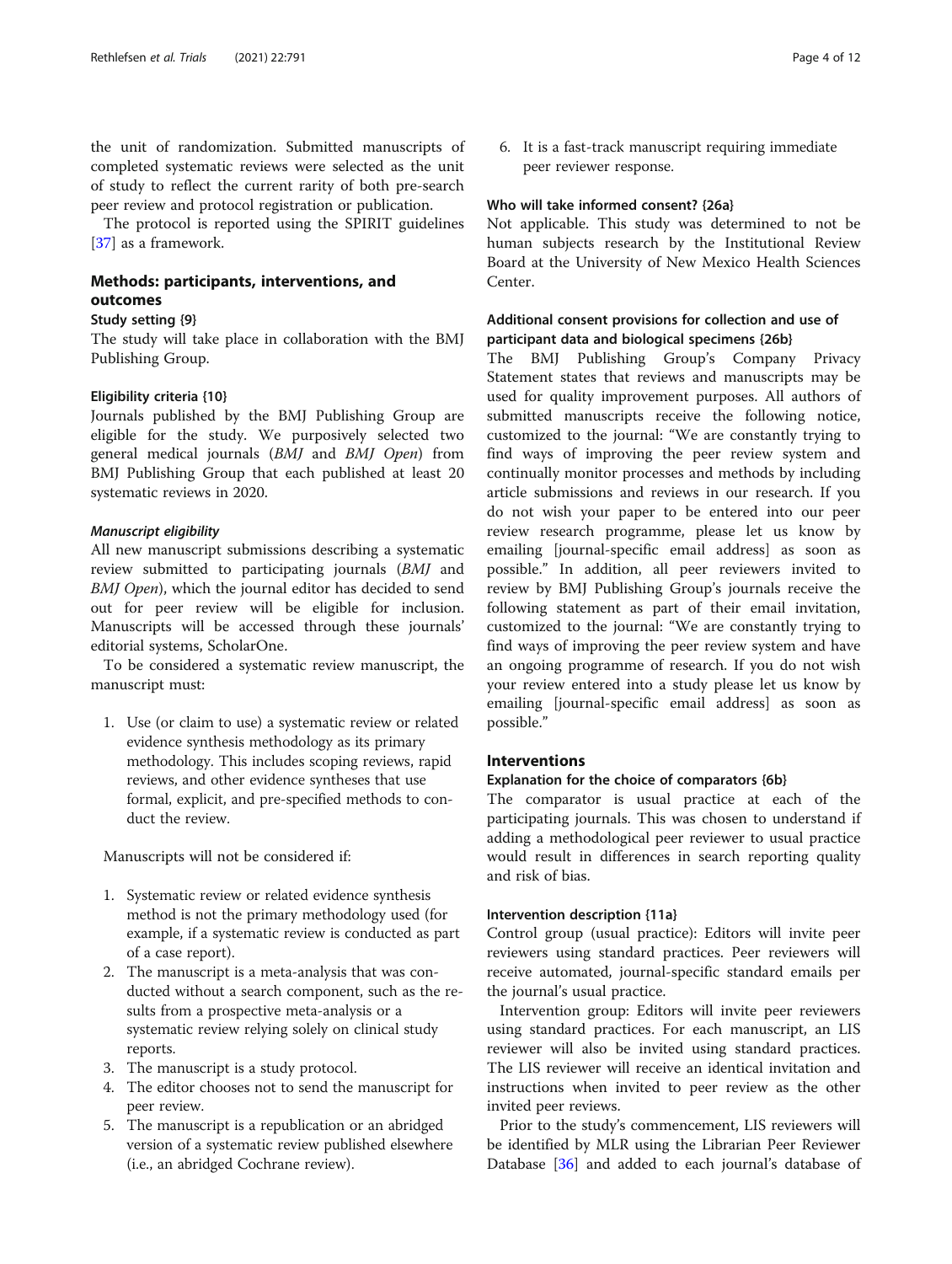available peer reviewers. Any LIS reviewer in the Librarian Peer Reviewer Database who listed an interest in reviewing manuscripts in health and biomedical disciplines will be considered eligible, though they may have differing levels of expertise and experience. LIS reviewer accounts will be color flagged in the ScholarOne system so they can be easily located. Editors will be asked not to use these reviewers for reviewing manuscripts outside of this research study to avoid oversampling them. Study researchers (MLR) and assessors (APA, others to be determined) will be excluded from participation as reviewers during the course of the study.

For each manuscript randomized to the intervention, MLR will flag the manuscript (using a specific colored manuscript account flag visible to editors). MLR will have full access to ScholarOne and, for intervention manuscripts, will manually increase the quota for the number of reviewers required for the manuscript and then invite a flagged LIS reviewer to review alongside the peer reviewers. To avoid oversampling of individual LIS reviewers, MLR will track invitations to LIS reviewers and will not invite a LIS reviewer a second time until all LIS reviewers have been invited to participate in a review. The invitation for LIS reviewers will be the same standard email sent to peer reviewers. LIS reviewers will receive no special instructions.

If the invited LIS reviewer declines the invitation to review a particular manuscript, an additional LIS reviewer will be invited until one LIS reviewer has accepted the review invitation for that manuscript. All reviewers, including the LIS reviewers, will receive automated, journal-specific standard emails per the journal's usual practice.

After peer review, manuscripts are either rejected or authors are asked to revise their manuscripts for further editorial scrutiny. All randomized manuscripts will be tracked to determine the editorial decision post review (reject or revise). The first revised version after initial peer review will be the version that is assessed for study outcomes relating to the quality of reporting and risk of bias.

# Criteria for discontinuing or modifying allocated interventions {11b}

Not applicable. This study was determined to not be human subjects research by the Institutional Review Board at the University of New Mexico Health Sciences Center.

#### Strategies to improve adherence to interventions {11c}

All peer reviewers, including LIS reviewers, may receive automated, journal-specific reminder emails per the journal's usual practice. No special instructions or reminders will be sent to LIS reviewers.

# Relevant concomitant care permitted or prohibited during the trial {11d}

Not applicable. This study was determined to not be human subjects research by the Institutional Review Board at the University of New Mexico Health Sciences Center.

#### Provisions for post-trial care {30}

Not applicable. This study was determined to not be human subjects research by the Institutional Review Board at the University of New Mexico Health Sciences Center.

# Outcomes {12}

#### Primary outcomes

The primary outcomes will be:

- Quality of reporting as indicated by differences in the proportion of adequately reported searches in first revision manuscripts between intervention and control groups. To be considered adequately reported, four key PRISMA-S [[6\]](#page-10-0) reporting items must be adequately reported. Table [1](#page-5-0) contains a list of these four key PRISMA-S reporting items with a brief description of each.
- Risk of bias as indicated by differences in the proportions of first revision manuscripts between intervention and control groups with high, low, and unclear bias in ROBIS [[38](#page-11-0)] Domain 2 signaling questions 2.1–2.4. To be considered low risk of bias, all four signaling questions must be answered as Yes or Probably Yes. Table [2](#page-5-0) contains a list of these four included ROBIS Domain 2 signaling questions.

Quality of reporting PRISMA-S was developed as an extension to the main PRISMA reporting guideline to provide more specificity on the details of reporting the search component of a systematic review or related review type  $[5-8]$  $[5-8]$  $[5-8]$  $[5-8]$ . Because it was designed to support reporting of complex search methodologies, its checklist items address many aspects of systematic review searches that are not relevant to all systematic reviews. We identified four key items from the PRISMA-S checklist that are essential for reporting searches from bibliographic databases, such as MEDLINE, Embase, and Cochrane CENTRAL, the type of information source used in nearly all of systematic reviews [[9,](#page-10-0) [14\]](#page-10-0).

Assessors will respond "yes" or "no" when evaluating whether each of the four PRISMA-S items is adequately reported. For the quality of reporting primary outcome, all four PRISMA-S reporting items must be adequately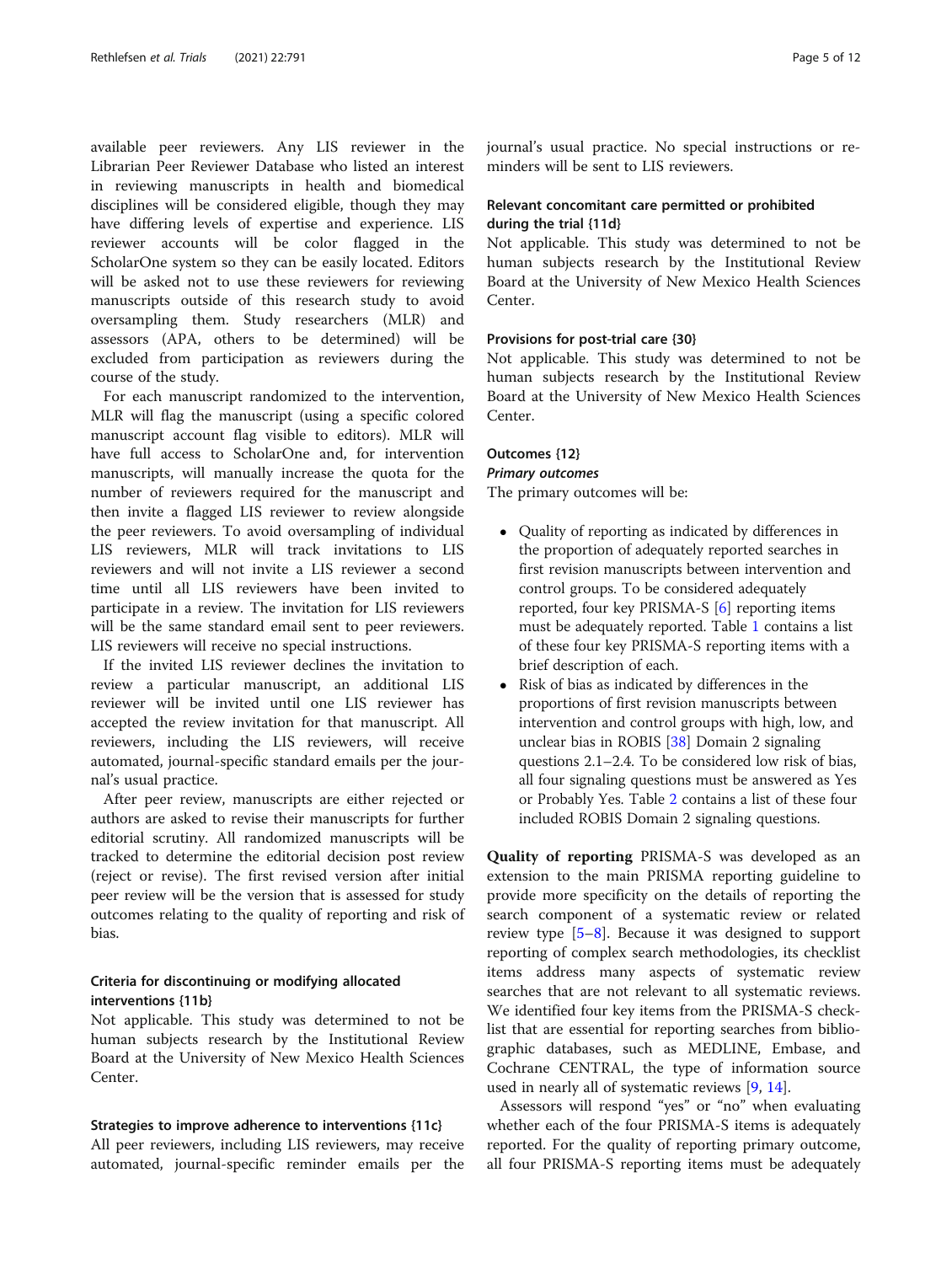| <b>PRISMA-S</b> Section<br>item<br>number |                                       | <b>PRISMA-S item</b>                                                                                                                                                                              | Short explanation                                                                                                                                                                                                                                                                                                                |
|-------------------------------------------|---------------------------------------|---------------------------------------------------------------------------------------------------------------------------------------------------------------------------------------------------|----------------------------------------------------------------------------------------------------------------------------------------------------------------------------------------------------------------------------------------------------------------------------------------------------------------------------------|
|                                           | Information<br>sources and<br>methods | Name each individual database searched, stating the<br>platform for each.                                                                                                                         | Is the database and the associated platform for each listed<br>in the manuscript or supplemental materials? Is it clear<br>exactly which database(s) are searched? If multiple<br>databases are searched on one platform, are all of the<br>databases searched listed?                                                           |
| 8                                         | Search<br>strategies                  | Include the search strategies for each database and<br>information source, copied and pasted exactly as run.                                                                                      | Are the full, copied and pasted, unadulterated search<br>strategies from each bibliographic database searched<br>available in the manuscript or supplemental materials? If a<br>generic search strategy is included that is for all databases, is<br>it clear that this search strategy could be reproduced in<br>each database? |
| 9                                         | Search<br>strategies                  | Specify that no limits were used, or describe any limits or<br>restrictions applied to a search (e.g., date or time period,<br>language, study design) and provide justification for each<br>use. | Does the manuscript text indicate that searches were<br>limited using database limits? Does the manuscript explicitly<br>state that no limits were applied to the search? Does the full<br>search strategy for each database match the text and/or<br>indicate that limits were applied?                                         |
| 13                                        | Search<br>strategies                  | For each search strategy, provide the date when the last<br>search occurred.                                                                                                                      | Does the manuscript or supplemental material explicitly<br>state the date that the last search was executed in each<br>bibliographic database?                                                                                                                                                                                   |

<span id="page-5-0"></span>Table 1 The four PRISMA-S items essential for adequately reporting searches in bibliographic databases, the most common information source used in systematic reviews

reported for the search to be classified as adequately reported. Binary responses were selected because the presence or absence of the four selected PRISMA-S items does not require judgement; the components are either present, or they are not. Binary responses are commonly used in research on search strategy reporting when examining concepts similar to the selected PRISMA-S items [[10,](#page-10-0) [12](#page-10-0)–[15](#page-10-0)].

Risk of bias ROBIS is a tool designed for assessing the risk of bias in systematic reviews in four domains: study eligibility criteria, identification and selection of studies, data collection and study appraisal, and synthesis and findings [[38\]](#page-11-0). Domain 2, identification and selection of studies, is particularly useful for assessing the potential risk of bias related to the search component of systematic reviews. It includes four signaling questions (see Table 2) specifically related to search comprehensiveness, search methods, search terms/ structure, and limits/restrictions that are essential to

understanding the risk of bias. The fifth signaling question for ROBIS Domain 2 is related to the process of selection of studies for the review, not the searching component, and is therefore not included in our analysis. We elected to use ROBIS for this study because it is commonly used to assess the risk of bias in systematic reviews, including for search assessment [\[10](#page-10-0)], and because it was created through a robust, consensusbased process [\[38\]](#page-11-0).

Each assessor will assess the four ROBIS signaling questions separately and use them to determine the primary outcome, the overall risk of bias. When evaluating the ROBIS Domain 2 items, the assessors will use the ROBIS instrument's options. The assessors will respond to each signaling question with "yes," "probably yes," "probably no," "no," or "no information." The "no information" category is used only if there is not enough detail to make a judgement. The ROBIS instrument also requests that assessors record notes to support their judgement.

Table 2 ROBIS Domain 2 signaling questions [[38](#page-11-0)]

| <b>ROBIS</b><br>number | Signaling question                                                                                                    | Rating                                            |
|------------------------|-----------------------------------------------------------------------------------------------------------------------|---------------------------------------------------|
| 2.1                    | Did the search include an appropriate range of databases/electronic sources for published<br>and unpublished reports? | Yes/probably yes/probably no/no/no<br>information |
| 2.2                    | Were methods additional to database searching used to identify relevant reports?                                      | Yes/probably yes/probably no/no/no<br>information |
| 2.3                    | Were the terms and structure of the search strategy likely to retrieve as many eligible studies<br>as possible?       | Yes/probably yes/probably no/no/no<br>information |
| 2.4                    | Were restrictions based on date, publication format, or language appropriate?                                         | Yes/probably yes/probably no/no/no<br>information |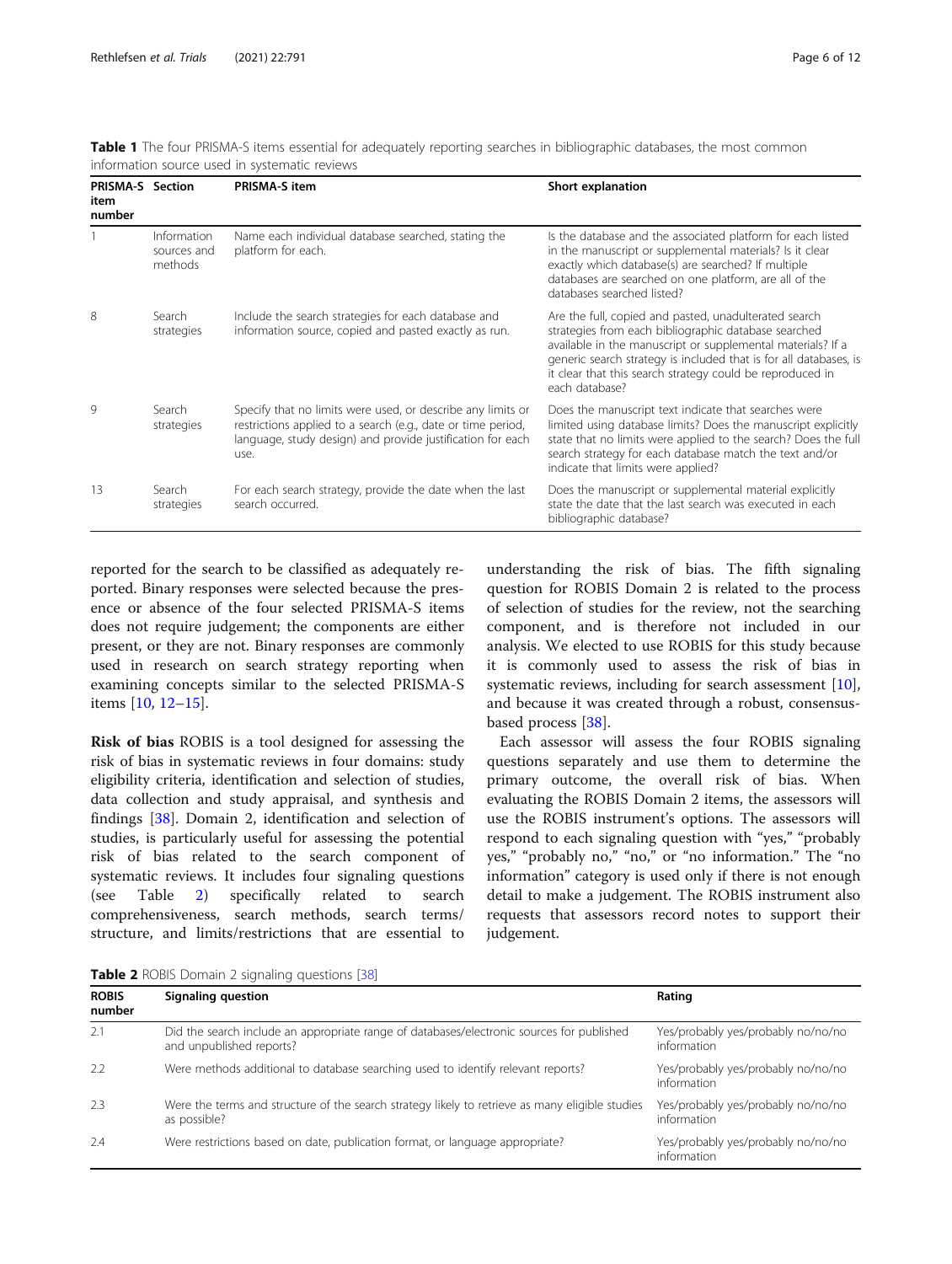Using these judgements, assessors will then determine the overall bias in this domain as high, low, or unclear. All four questions must have "yes" or "probably yes" answers to receive an overall low risk of bias rating. If any questions are answered as "no information," the overall rating will be unclear risk of bias. If one or more questions is answered as "probably no" or "no," the overall rating will be high risk of bias.

# Secondary outcomes

- Differences in the proportion of papers rejected after the first round of peer review between intervention and control groups
- Differences in the proportion of papers requiring revisions not resubmitted after the first round of peer review between intervention and control groups
- Differences in the proportion of first revision manuscripts for PRISMA-S item 1 between intervention and control groups (see Table [1](#page-5-0))
- Differences in the proportion of first revision manuscripts for PRISMA-S item 8 between intervention and control groups (see Table [1](#page-5-0))
- Differences in the proportion of first revision manuscripts for PRISMA-S item 9 between intervention and control groups (see Table [1](#page-5-0))
- Differences in the proportion of first revision manuscripts for PRISMA-S item 13 between intervention and control groups (see Table [1](#page-5-0))
- Risk of bias as indicated by differences in the proportions of first revision manuscripts with high, low, and unclear bias in ROBIS Domain 2 signaling question 2.1 between intervention and control groups (see Table [2\)](#page-5-0)
- Risk of bias as indicated by differences in the proportions of first revision manuscripts with high, low, and unclear bias in ROBIS Domain 2 signaling question 2.2 between intervention and control groups (see Table [2\)](#page-5-0)
- Risk of bias as indicated by differences in the proportions of first revision manuscripts with high, low, and unclear bias in ROBIS Domain 2 signaling question 2.3 between intervention and control groups (see Table [2\)](#page-5-0)
- Risk of bias as indicated by differences in the proportions of first revision manuscripts with high, low, and unclear bias in ROBIS Domain 2 signaling question 2.4 between intervention and control groups (see Table [2\)](#page-5-0)

#### Participant timeline {13}

An overview of the study process is included in Fig. [1](#page-7-0).

#### Sample size {14}

For a sample size calculation, we hypothesized that approximately 5% of the control group and 20% of the intervention group would adequately report all four key PRISMA-S items in the first revision. This estimation is based on findings from previous studies, though no study so far has looked at these four key PRISMA-S items. Golder et al. found that 4.7% of 277 adverse effects systematic reviews reported the full search strategies and date and language restrictions, but only 0.4% adequately reported the full search strategies, date and language restrictions, and database platform names [[39](#page-11-0)]. Looking at Cochrane Collaboration systematic reviews, Yoshii et al. determined that 0% of studies listed the names of the databases searched, the database platforms, the date the search was run, the years covered by the search, the full search strategy, and any language restrictions [[40\]](#page-11-0). More recently, Koffel and Rethlefsen found that 0% of 272 pediatrics, cardiology, and surgery systematic reviews adequately reported the database platform, specific year for first and last years searched, the date the search was conducted and updated, provided a full search strategy, and indicated if limits were used [[15](#page-10-0)]. The same study found that 14% did report the database searched, first and last years searched, the complete search strategies, and whether limits applied to all databases searched, but also found that only 6% named the database platform [\[15\]](#page-10-0).

To assess whether the journals in this study would similarly have baseline low quality of search reporting, the 10 most recently published systematic reviews, as of August 29, 2020, in four of the BMJ Publishing Group's journals, BMJ, BMJ Open, British Journal of Sports Medicine, and Heart, were examined for adequate reporting for the four key PRISMA-S items. Of the 40 articles examined, only 2, or 5%, adequately reported all four items. This was in line with findings from previous studies.

To demonstrate a significant between groups difference of 15 percentage points with a power of 80% and alpha at 0.05, a total of 150 first revision manuscripts will be required, 75 in each arm. The final sample will be based on the number of first revision manuscripts; therefore, we will keep randomizing submissions until 75 first revision manuscripts in each arm have been received by the journals.

# Recruitment {15}

To identify eligible manuscripts, MLR will screen automated submissions lists from ScholarOne at least twice a week for manuscripts meeting criteria. The automated Excel reports will contain manuscript title, date of original submission, abstract, number of reviewers invited, first decision and date, and latest decision and date. Potentially eligible manuscripts will first be identified using searches for the following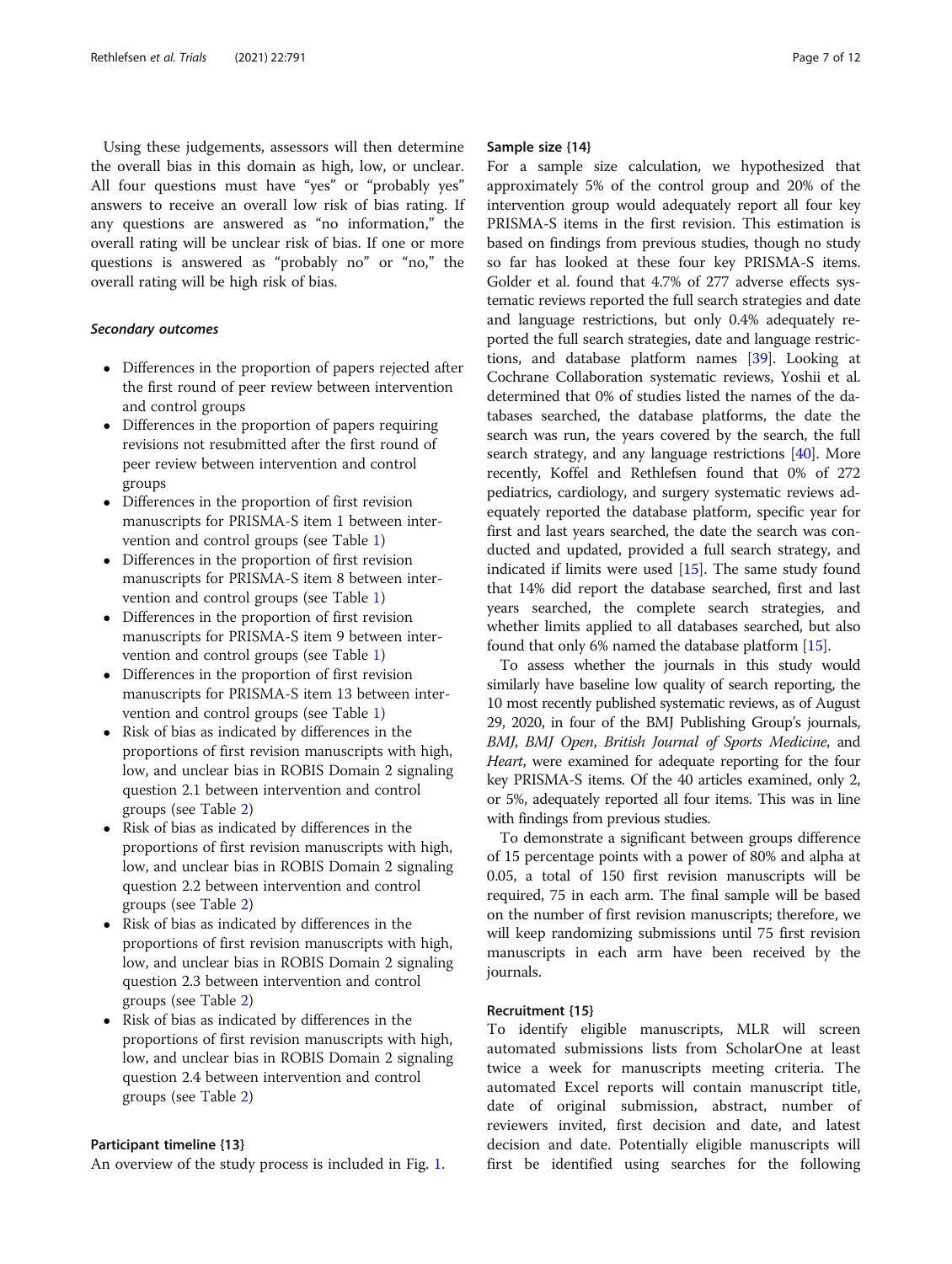<span id="page-7-0"></span>

keywords and their variants in the title and abstract variables:

Systematic review, Scoping review, Realist review, Mixed methods review, Meta-analysis, Rapid review, Umbrella review, Review of reviews, Systematic map, Mapping review, Evidence synthesis, Overview

If eligibility is not clear from the title and abstract, the full text will be reviewed. We will then screen for these potentially eligible manuscripts in another ScholarOne report listing all manuscripts sent out for review (i.e., the variable "number of invited reviewers" will be greater than zero). At that point, MLR will randomize the manuscript to the intervention or control arm based on manuscript ID. Each manuscript in the intervention arm will be color flagged and labeled in the ScholarOne system for easy identification by editors, researchers, and administrators.

Manuscript recruitment will complete when the desired sample size has been achieved.

# Assignment of interventions: allocation

#### Sequence generation {16a}

Manuscripts meeting the eligibility requirements will be randomized to the intervention or control group (1:1)

soon after the first peer reviewer is invited to review. This will be indicated in ScholarOne when the number of "peer reviewers invited" variable is greater than zero. Manuscripts will be stratified by journal and randomized using permuted block randomization in blocks of four. The Study Randomizer app will be used to generate the sequence [\[41\]](#page-11-0).

If multiple eligible manuscripts are identified on the same day, the manuscripts will be randomized in the sequence of their time of submission.

# Concealment mechanism {16b}

Each time a new manuscript meets eligibility criteria, MLR will go to the Study Randomizer dashboard to enroll a new manuscript by selecting the journal for stratification and entering the manuscript ID (supplied by the ScholarOne system). The randomization for that manuscript will be provided by the Study Randomizer tool [[41\]](#page-11-0).

# Implementation {16c}

MLR will generate the allocation sequence using Study Randomizer [\[41](#page-11-0)], determine eligibility, and assign manuscripts to interventions.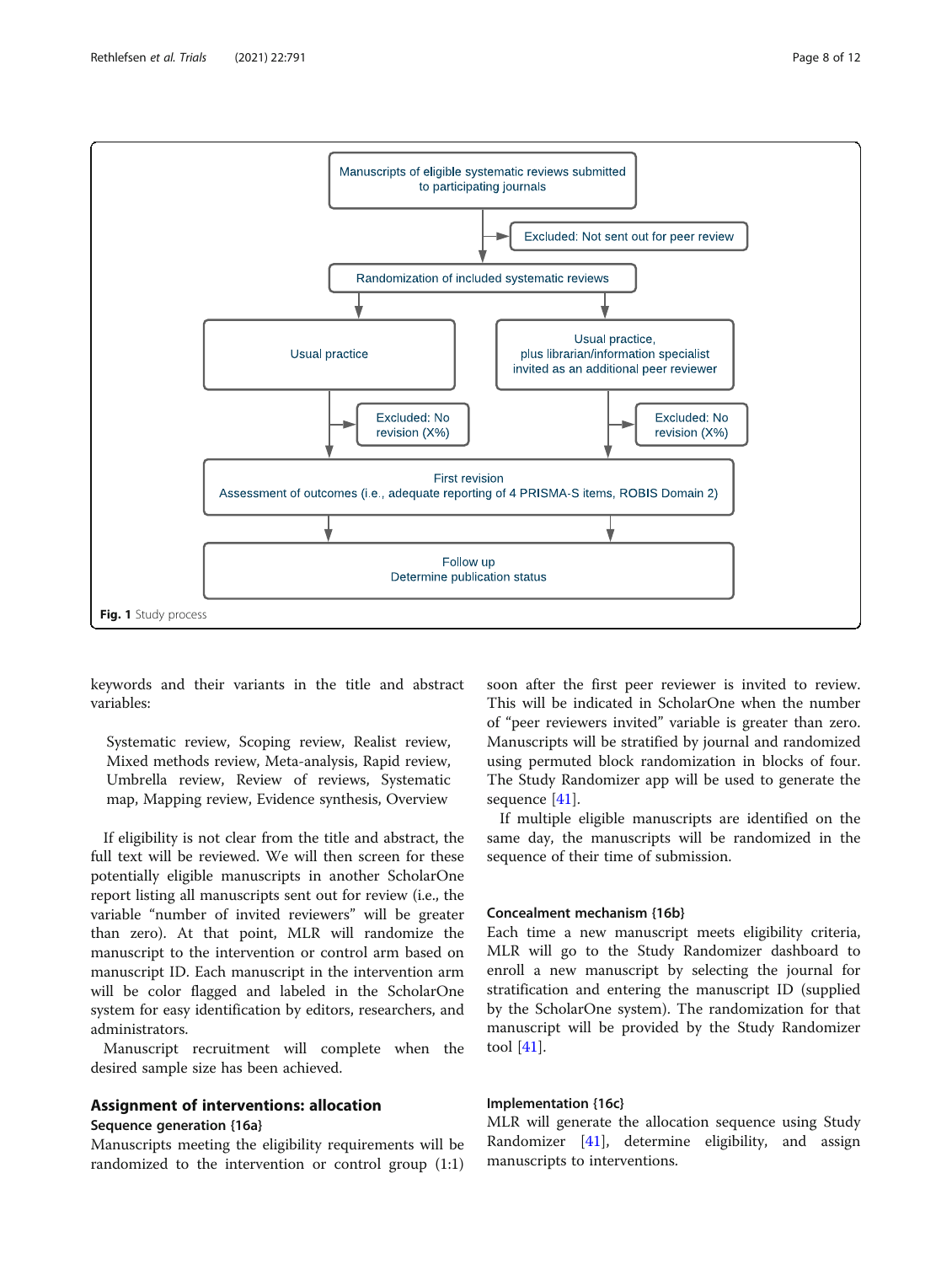# Assignment of interventions: blinding

#### Who will be blinded {17a}

Manuscript authors and co-reviewers will be masked to the intervention. Editors will not be blinded to the identity of the peer reviewers submitting reports and will be aware that a manuscript is part of the study.

All manuscripts will be assigned a unique study identification number for masking. Outcome assessors will be blinded to the group allocation and will not have access to the ScholarOne system.

# Procedure for unblinding if needed {17b}

Not applicable. Unblinding will not be required.

# Data collection and management

#### Plans for assessment and collection of outcomes {18a}

The outcomes will be assessed independently by two blinded outcome assessors per revised manuscript. The outcome assessors have expertise in reporting the search component of systematic reviews as well as methodological expertise designing and executing searches for systematic reviews. Disagreements in assessments will be resolved through consensus or, if necessary, by inviting the third reviewer to help resolve disagreement. We will provide assessors with PRISMA-S guidance and ROBIS documentation prior to piloting data extraction forms using 5–10 sample systematic reviews from outside the study population. Any inconsistencies in interpretation will be discussed and the data extraction forms modified for clarity and usability. All variables that will be collected are in LibPeerRevDataCollectionTable2021-06-17.docx: [https://](https://osf.io/78ujt/) [osf.io/78ujt/](https://osf.io/78ujt/)

The editorial decision (reject/revise) after the first round of peer review and final editorial decision (accept/ reject) will be gathered by MLR using the ScholarOne systems and will not be blinded.

# Plans to promote participant retention and complete follow-up {18b}

Manuscripts will be randomized when submitted for peer review, but only manuscripts that have a first revision will be analysed. We will track manuscript rejection after the first peer review.

#### Data management {19}

Data from the journals' editorial systems will be extracted (by MLR) and maintained on a secure, password-protected Google Drive folder hosted at the BMJ Publishing Group. The folder will be accessible only to MLR and SS; Google Drive complies with all General Data Protection Regulation (GDPR) requirements. Assessors will access the anonymized study manuscripts through a separate secure, password-protected Google

using a Google Drive folder hosted at the BMJ Publishing Group to facilitate resolution of outcome assessment conflicts between assessors.

Derived/aggregated anonymized data will be shared with the research community upon completion of the research using a publicly accessible data repository.

### Confidentiality {27}

MLR and MZ will be given access to identifiable data from ScholarOne editorial systems for participating journals under a confidentiality agreement. SS is a fulltime employee of BMJ and regularly undertakes research into the publication process. All outcome assessors will be subject to a confidentiality agreement before assessing blinded manuscripts. Access to personally identifiable information about librarian/information specialists in the Librarian Peer Reviewer Database is made accessible to any journal editor without restriction in order to facilitate the peer review process and is not subject to a confidentiality agreement.

# Plans for collection, laboratory evaluation, and storage of biological specimens for genetic or molecular analysis in this trial/future use {33}

Not applicable. This study does not collect biological specimens.

#### Statistical methods

# Statistical methods for primary and secondary outcomes {20a}

We will begin by assessing differences between first revision manuscripts in the control and intervention arms by examining the proportions of adequately reported searches (all four PRISMA-S items reported adequately) in each group using chi-square tests or Fisher's exact tests. We will also examine the proportions of adequate reporting of each of the four PRISMA-S items (Table [1\)](#page-5-0) to determine whether specific items may be reported adequately more frequently in one of the groups using chi-square tests or Fisher's exact tests. We will calculate the effect sizes using Cramer's V  $[42]$  $[42]$ .

We will use this same method to assess differences in the risk of bias demonstrated in the first revision manuscripts. The risk of bias assessment will be a global ROBIS Domain 2 rating (high, low, or unclear risk). We will also use chi-square tests or Fisher's exact tests to examine whether there are differences between intervention and control groups for each of the four signaling questions. We will calculate the effect sizes using Cramer's V.

Bivariate and multivariate logistic regression will be used to investigate potential associations between the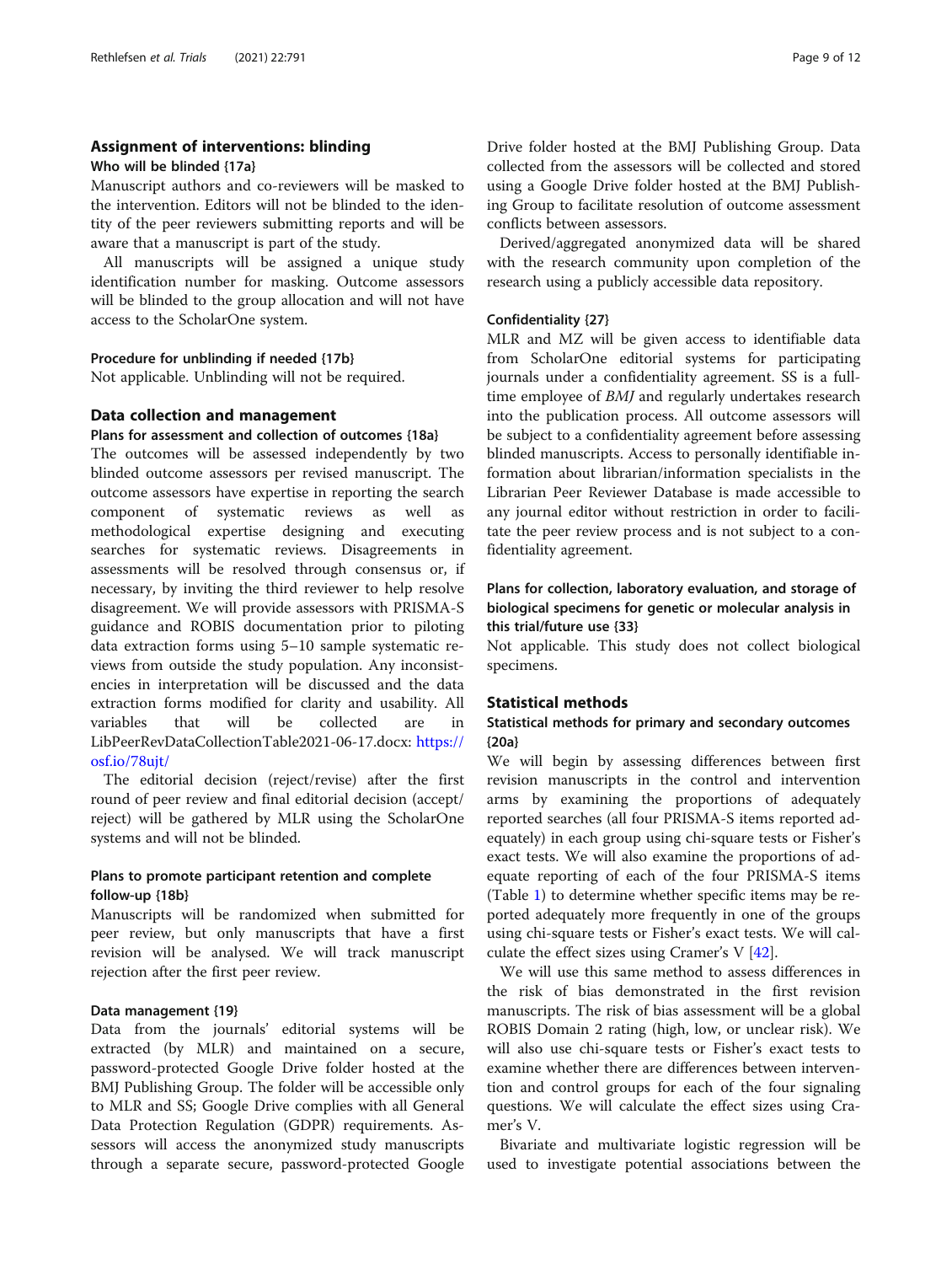global and individual PRISMA-S and ROBIS Domain 2 ratings and potential confounders. These include number of authors, journal the manuscript was submitted to, librarian/information specialist involvement in the systematic review, librarian/information specialist authorship of the systematic review, citation of the main PRISMA Statement or one of its extensions, the citation of an alternate reporting guideline or conduct guideline (e.g., the Cochrane Handbook, MOOSE, etc.), or the citation of the PRESS Guideline. We will first conduct a series of bivariate logistic regressions for each predictor and then conduct a multivariate logistic regression by including all predictors in a single model. This will allow us to test the independent association of each variable as well as control for the others. We will report odds ratios with 95% confidence intervals for these analyses. We will conduct primary analyses using an intention-to-treatmodel.

We will also examine differences in the proportion of papers rejected after the first round of peer review. This analysis will be conducted using chi-square or Fisher's exact tests. We will calculate the effect size using Cramer's V.

We will also assess the level of initial agreement between assessors using Cohen's kappa [\[43](#page-11-0)].

#### Interim analyses {21b}

Not applicable. We do not plan to conduct interim analyses.

# Methods for additional analyses (e.g., subgroup analyses) {20b}

We will conduct an as-treated sensitivity analysis if one or more manuscripts in the intervention group receive no review from invited LIS reviewers. In addition, it is possible that manuscripts could be sent to librarians or information specialists who are not flagged for the study, particularly in the control arm. If, upon examination, there are any librarian/information specialist peer reviewers invited who are not invited as part of the intervention, we will conduct sensitivity analyses.

# Methods in analysis to handle protocol non-adherence and any statistical methods to handle missing data {20c}

We will conduct primary analyses using an intention-totreat-model. Missing data from outcome assessment will be returned to outcome assessors for completion.

# Plans to give access to the full protocol, participant-level data, and statistical code {31c}

Aggregate and/or anonymized data will be shared using the Open Science Framework. Peer review reports and manuscripts are subject to confidentiality agreements and will not be shared. Public accessibility of manuscripts and peer review reports is based on publication of a manuscript and journal editorial policy. Accepted publications in BMJ and BMJ Open provide pre-publication histories, including open peer review reports, manuscript versions, and editorial comments.

# Oversight and monitoring

# Composition of the coordinating center and trial steering committee {5d}

Not applicable. We do not have a coordinating center or a trial steering committee.

# Composition of the data monitoring committee, its role, and reporting structure {21a}

Not applicable. We do not have a data monitoring committee.

#### Adverse event reporting and harms {22}

Not applicable. This study was determined to not be human subjects research by the Institutional Review Board at the University of New Mexico Health Sciences Center.

#### Frequency and plans for auditing trial conduct {23}

Not applicable. No auditing or data monitoring is planned.

# Plans for communicating important protocol amendments to relevant parties (e.g., trial participants, ethical committees) {25}

The protocol will be updated as needed and amendments shared on the Open Science Framework project page for this study.

#### Dissemination plans {31a}

The results of the study will be published as preprints and will be submitted for publication in open access peer-reviewed journals regardless of study outcome(s).

# **Discussion**

We sought patient and public involvement to review the protocol, with special emphasis on assessing whether the outcomes are meaningful for patients and the public. We recruited individuals from amongst those who volunteer as patient and public peer reviewers for the BMJ Publishing Group. One individual agreed to participate. When the study is underway, the patient and public representative volunteer will be invited to participate in study team meetings to provide additional feedback during the conduct of the study.

# Trial status

This is protocol version 1. Recruitment has not yet begun. We anticipate that it will begin in late 2021.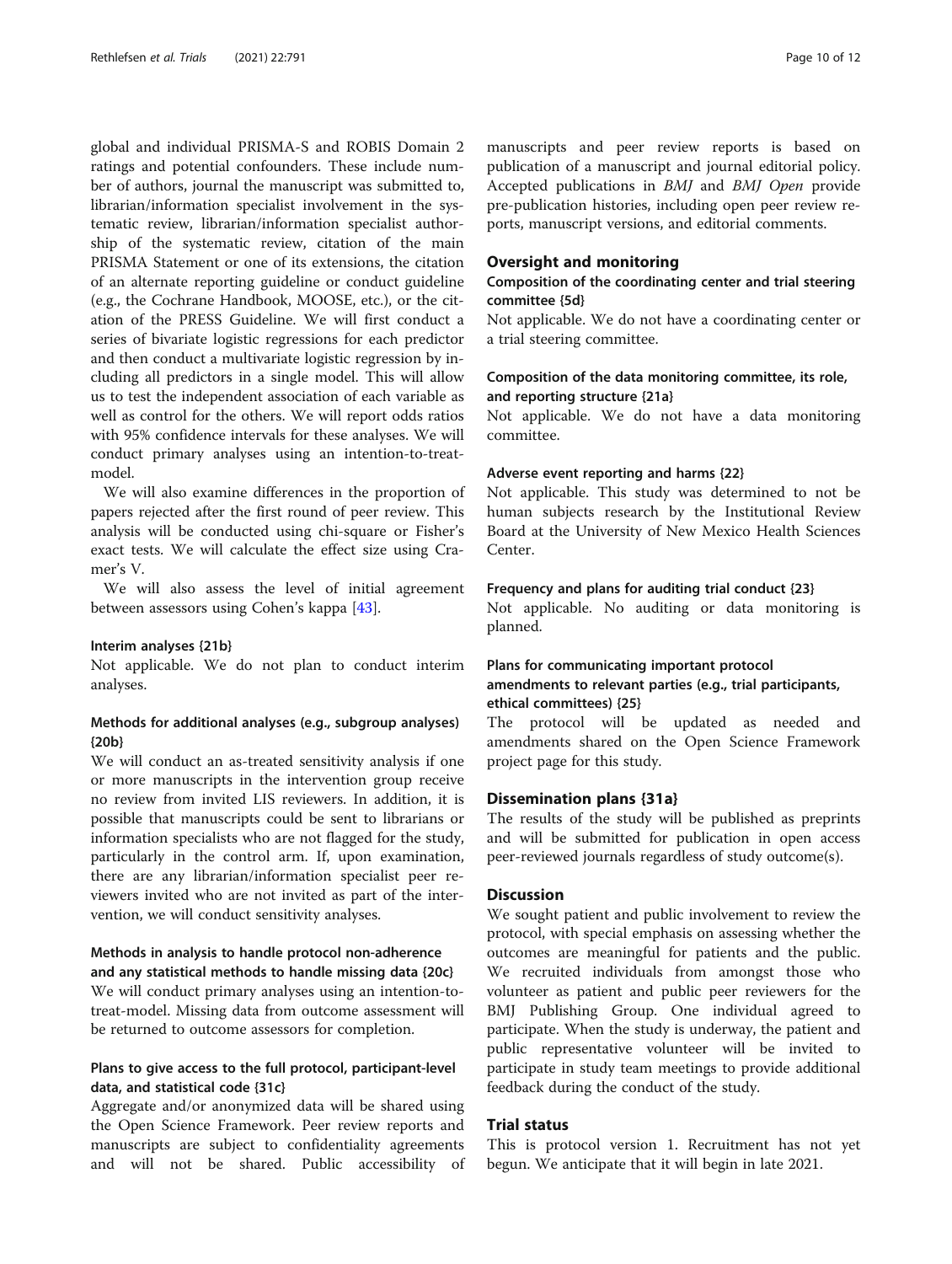#### <span id="page-10-0"></span>Abbreviations

LIS: Librarian or information specialist; MOOSE: Meta-analysis Of Observational Studies in Epidemiology reporting guideline; PRESS: Peer Review of Electronic Search Strategies instrument; PRISMA: Preferred Reporting Items for Systematic reviews and Meta-Analyses reporting guideline; PRISMA-S: Preferred Reporting Items for Systematic reviews and Meta-Analyses literature search extension; ROBIS: Risk of Bias in Systematic reviews instrument

#### Acknowledgements

We thank R. Harmstrom for her time and efforts as the patient/public member of our team.

#### Authors' contributions {31b}

MLR conceived the study idea. MLR, SS, LMB, and MPZ designed the study. SS provided expertise on coordination with journals in the study. MLR, JJK, and MPZ were responsible for the statistical analysis design and conduct. MLR and SS will be responsible for data collection and management. APA will be one of the outcome assessors. MLR wrote the first draft of the study protocol. MLR, SS, LMB, MPZ, APA, JJK, and DM contributed to and approved the study protocol.

#### Funding {4}

No specific funding was received for this study. It is part of MLR's self-funded PhD project registered at Maastricht University, the Netherlands, in collaboration with the British Medical Journal, UK.

#### Availability of data and materials {29}

Data from the journals' editorial systems will be extracted (by MLR) and maintained on a secure, password-protected Google Drive folder hosted at the BMJ Publishing Group. The folder will be accessible only to MLR and SS; Google Drive complies with all General Data Protection Regulation (GDPR) requirements. Assessors will access the anonymized study manuscripts through a separate secure, password-protected Google Drive folder hosted at the BMJ Publishing Group. Data collected from the assessors will be collected and stored using a Google Drive folder hosted at the BMJ Publishing Group to facilitate resolution of outcome assessment conflicts between assessors.

Derived/aggregated anonymized data will be shared with the research community upon completion of the research using a publicly accessible data repository.

# Declarations

#### Ethics approval and consent to participate {24}

This study was determined to not be human subjects research by the Institutional Review Board at the University of New Mexico Health Sciences Center.

#### Consent for publication {32}

Not applicable.

#### Competing interests {28}

SS is employed by the BMJ Publishing Group. MLR and APA are members of the executive team for the PRISMA-S extension on reporting literature searches in systematic reviews. MLR contributes to operation of the Librarian Peer Reviewer Database.

#### Author details

<sup>1</sup> Health Sciences Library & Informatics Center, University of New Mexico, MSC 09 5100, 1 University of New Mexico, Albuquerque, NM 87131-0001, USA. <sup>2</sup>BMJ Publishing Group, London, England. <sup>3</sup>Department of Philosophy, Faculty of Humanities, Vrije Universiteit Amsterdam, De Boelelaan 1105, 1081, HV, Amsterdam, The Netherlands. <sup>4</sup>Department of Epidemiology and Data Science, Amsterdam UMC, Vrije Universiteit Amsterdam, De Boelelaan 1089a, 1081, HV, Amsterdam, The Netherlands. <sup>5</sup>Centre for Journalology, Clinical Epidemiology Program, Ottawa Hospital Research Institute, The Ottawa Hospital, General Campus, Centre for Practice Changing Research Building, 501 Smyth Road, PO BOX 201B, Ottawa, Ontario K1H 8L6, Canada. <sup>6</sup>Gerstein Science Information Centre, University of Toronto, Toronto, Canada. <sup>7</sup>Centre for Biostatistics, Manchester Academic Health Science Centre, University of

Manchester, Manchester, UK. <sup>8</sup>Department of Epidemiology, School for Nutrition and Translational Research in Metabolisms, Care and Health Research Institute, Maastricht University Medical Center+, PO Box 616, 6200, MD, Maastricht, The Netherlands.

#### Received: 18 June 2021 Accepted: 20 October 2021 Published online: 11 November 2021

#### References

- 1. European Network for Health Technology Assessment. Process of information retrieval for systematic reviews and health technology assessments on clinical effectiveness: guideline; version 2.0. Diemen: EUnetHTA; 2019. [https://eunethta.eu/wp-content/uploads/2020/01/](https://eunethta.eu/wp-content/uploads/2020/01/EUnetHTA_Guideline_Information_Retrieval_v2-0.pdf) [EUnetHTA\\_Guideline\\_Information\\_Retrieval\\_v2-0.pdf.](https://eunethta.eu/wp-content/uploads/2020/01/EUnetHTA_Guideline_Information_Retrieval_v2-0.pdf) Accessed 17 June 2021.
- 2. Higgins JPT, Thomas J, Chandler J, Cumpston M, Li T, Page MJ, et al. Cochrane handbook for systematic reviews of interventions version 6.0 (updated July 2019): Cochrane; 2019. [www.training.cochrane.org/handbook](http://www.training.cochrane.org/handbook). Accessed 17 June 2021, DOI: <https://doi.org/10.1002/9781119536604>.
- 3. Higgins J, Lasserson T, Chandler J, Tovey D, Churchill R. Methodological Expectations of Cochrane Intervention Reviews. London: Cochrane; 2019. [https://community.cochrane.org/mecir-manual.](https://community.cochrane.org/mecir-manual) Accessed 17 June 2021.
- 4. Institute of Medicine (U.S.). Committee on Standards for Systematic Reviews of Comparative Effectiveness Research, Eden J. In: Finding what works in health care: standards for systematic reviews. Washington, D.C.: National Academies Press; 2011.
- 5. Liberati A, Altman DG, Tetzlaff J, Mulrow C, Gotzsche PC, Ioannidis JP, et al. The PRISMA statement for reporting systematic reviews and meta-analyses of studies that evaluate health care interventions: explanation and elaboration. PLoS Med. 2009;6(7):e1000100. [https://doi.org/10.1371/journal.](https://doi.org/10.1371/journal.pmed.1000100) [pmed.1000100.](https://doi.org/10.1371/journal.pmed.1000100)
- Rethlefsen ML, Kirtley S, Waffenschmidt S, Ayala AP, Moher D, Page MJ, et al. PRISMA-S: an extension to the PRISMA Statement for Reporting Literature Searches in Systematic Reviews. Syst Rev. 2021;10(1):39. [https://doi.org/10.11](https://doi.org/10.1186/s13643-020-01542-z) [86/s13643-020-01542-z](https://doi.org/10.1186/s13643-020-01542-z).
- 7. Page MJ, McKenzie JE, Bossuyt PM, Boutron I, Hoffmann TC, Mulrow CD, et al. The PRISMA 2020 statement: an updated guideline for reporting systematic reviews. BMJ. 2021;372:n71.
- Page MJ, Moher D, Bossuyt PM, Boutron I, Hoffmann TC, Mulrow CD, et al. PRISMA 2020 explanation and elaboration: updated guidance and exemplars for reporting systematic reviews. BMJ. 2021;372:n160. [https://doi.](https://doi.org/10.1136/bmj.n160) [org/10.1136/bmj.n160](https://doi.org/10.1136/bmj.n160).
- 9. Page MJ, Shamseer L, Altman DG, Tetzlaff J, Sampson M, Tricco AC, et al. Epidemiology and reporting characteristics of systematic reviews of biomedical research: a cross-sectional study. PLoS Med. 2016;13(5): e1002028–e.
- 10. de Kock S, Ross J, Stirk L, Noake C, Misso K, Duffy S. Assessment of systematic review search methods for risk of bias: common inadequacies and errors in the conduct and reporting of search strategies. EAHIL 2018; Cardiff, Wales: 2018. Available from: [https://eahilcardiff2018.files.wordpress.](https://eahilcardiff2018.files.wordpress.com/2018/06/eahil-abstracts5.pdf) [com/2018/06/eahil-abstracts5.pdf.](https://eahilcardiff2018.files.wordpress.com/2018/06/eahil-abstracts5.pdf)
- 11. Koffel JB. Use of recommended search strategies in systematic reviews and the impact of librarian involvement: a cross-sectional survey of recent authors. PLoS One. 2015;10(5):e0125931. [https://doi.org/10.1371/journal.](https://doi.org/10.1371/journal.pone.0125931) [pone.0125931.](https://doi.org/10.1371/journal.pone.0125931)
- 12. Maggio LA, Tannery NH, Kanter SL. Reproducibility of literature search reporting in medical education reviews. Acad Med. 2011;86(8):1049–54. [https://doi.org/10.1097/ACM.0b013e31822221e7.](https://doi.org/10.1097/ACM.0b013e31822221e7)
- 13. Mullins MM, DeLuca JB, Crepaz N, Lyles CM. Reporting quality of search methods in systematic reviews of HIV behavioral interventions (2000-2010): are the searches clearly explained, systematic and reproducible? Res Synth Methods. 2014;5(2):116–30. [https://doi.org/10.1002/jrsm.1098.](https://doi.org/10.1002/jrsm.1098)
- 14. Rethlefsen ML, Farrell AM, Osterhaus Trzasko LC, Brigham TJ. Librarian coauthors correlated with higher quality reported search strategies in general internal medicine systematic reviews. J Clin Epidemiol. 2015;68(6):617–26. [https://doi.org/10.1016/j.jclinepi.2014.11.025.](https://doi.org/10.1016/j.jclinepi.2014.11.025)
- 15. Koffel JB, Rethlefsen ML. Reproducibility of search strategies is poor in systematic reviews published in high-impact pediatrics, cardiology and surgery journals: a cross-sectional study. PLoS One. 2016;11(9):e0163309. [https://doi.org/10.1371/journal.pone.0163309.](https://doi.org/10.1371/journal.pone.0163309)